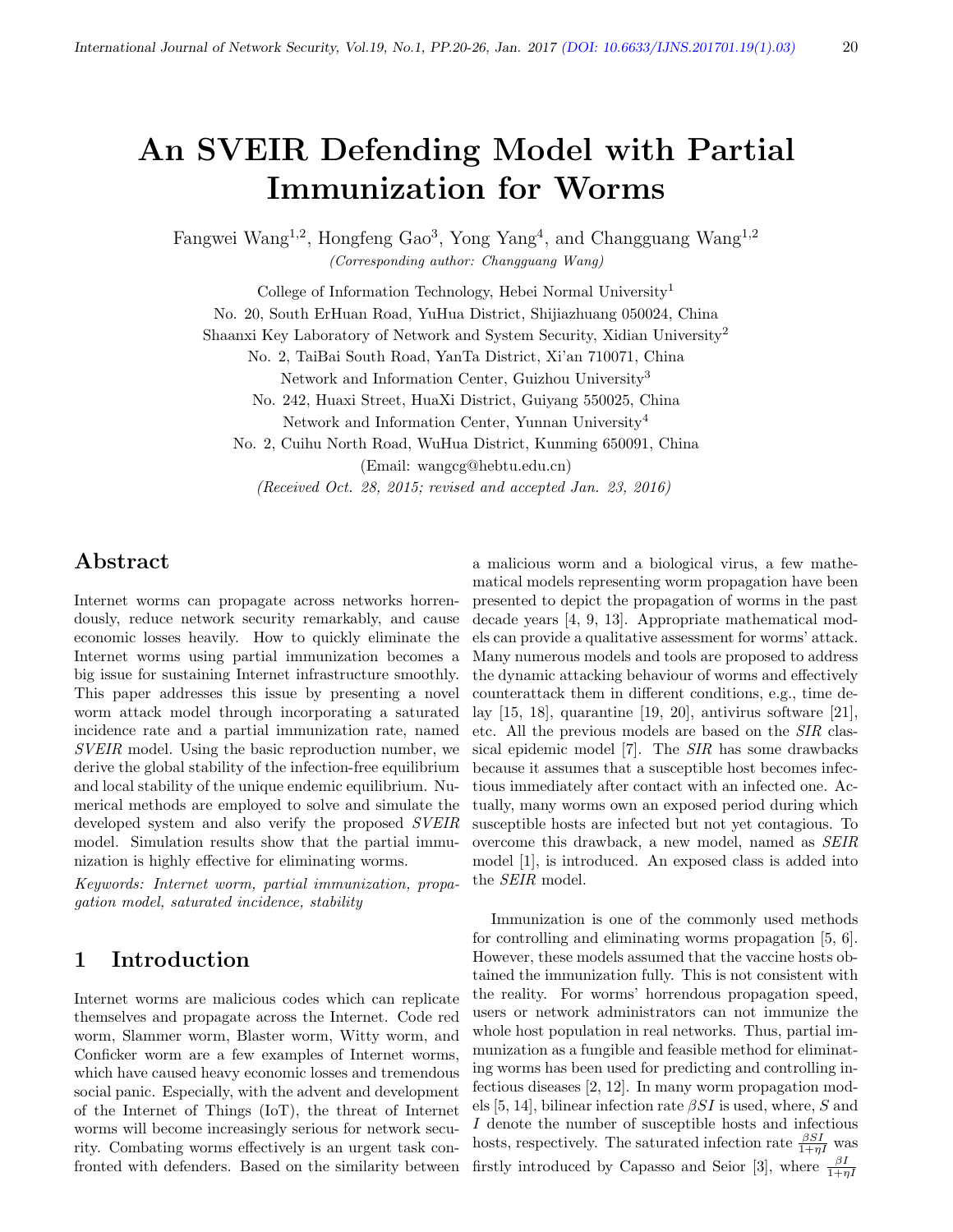tends to a saturation level when I becomes large,  $\frac{1}{1+\eta I}$ measures the inhibition effect from the behavioral change of susceptible hosts when their number increases or from the crowding effect of the infected hosts. The saturated infection rate  $\frac{\beta SI}{1+\eta I}$  is more reasonable than the linear rate  $\beta SI$ . This is due to the fact that it takes the behavioral change and the effect of the infected hosts into consideration.

In this paper, we propose an *SVEIR* model based on the SEIR model. Contrary to existing models, the proposed SVEIR model is armed with the partial immunization and saturated infection. This paper will argue that SVEIR model is appropriate for measuring the effects of security countermeasures on worm propagation. Using the basic reproduction number, we derive global stability of the infection-free equilibrium and local stability of the unique endemic equilibrium.

The rest of this paper is organized as follows. Section 2 formulates the extended SVEIR model, which takes two important factors: Partial immunization and a saturated incidence rate, and obtains the basic reproduction number. Section 3 proves the stabilities of the equilibria. Section 4 covers the numerical analysis and the simulations. Section 5 summarizes the paper with some future directions.

# 2 A Mathematical Formulation for SVEIR Model

This section will examine the SVEIR model with a mathematical formulation. The SVEIR model extends the classical SEIR model through incorporating a saturated incidence rate and a partial immunization rate. The total host population N is divided into five groups and a host at any time  $t$  can potentially be in one of the following groups: Susceptible, vaccinated, exposed, infectious, recovered, with sizes denoted by  $S, V, E, I, R$ , respectively. The total number of population  $N$  at time  $t$  is given by  $N(t) = S(t) + V(t) + E(t) + I(t) + R(t)$ . The dynamic transition of the hosts is shown in Figure 1.

In Figure 1, Π is the constant recruitment rate of the host population,  $\mu$  is the natural death rate of the population, and  $\alpha$  is the death rate for worm attack of infectious hosts. Let  $\beta$  be the transmission rate of worm attack when susceptible hosts contact with infected ones.  $p$  is the fraction of recruited hosts which are vaccinated.  $\gamma$  is the rate at which vaccine wanes. The emergence of this scenario is due to worm variants.  $\eta$  is the parameter measuring the inhibitory effect.  $\frac{\beta SI}{1+\eta I}$  is the saturated infection rate.  $\omega$ is the rate at which exposed hosts become infectious, and  $\delta$  is the recovered rate of infected hosts. The vaccinated hosts which contact infected ones before obtaining immunization have the infection probability with a transmission rate  $\sigma\beta$  (0  $\leq \sigma \leq$  1).  $\sigma = 0$  means that the vaccinated hosts obtain the full immunization, which  $\sigma = 1$  means that vaccine loses efficacy in work fully. Taking some real factors into account, we assume that the vaccinated hosts

can obtain partial immunization, i.e.  $0 < \sigma < 1$ .

Based on the above assumptions, the SVEIR worm propagation model with partial immunization in the host population is described by the following system of differential equations:

$$
\begin{cases}\nS'(t) = (1 - p)\Pi - \frac{\beta SI}{1 + \eta I} - \mu S + \gamma V, \\
V'(t) = p\Pi - \sigma \beta VI - (\mu + \gamma)V, \\
E'(t) = \frac{\beta SI}{1 + \eta I} + \sigma \beta VI - (\mu + \omega)E, \\
I'(t) = \omega E - (\mu + \alpha + \delta)I, \\
R'(t) = \delta I - \mu R.\n\end{cases} (1)
$$

Since the state  $R$  does not appear explicitly in the first four equations in (1), the dynamics of (1) is the same as the following system:

$$
\begin{cases}\nS'(t) = (1 - p)\Pi - \frac{\beta SI}{1 + \eta I} - \mu S + \gamma V, \\
V'(t) = p\Pi - \sigma \beta VI - (\mu + \gamma)V, \\
E'(t) = \frac{\beta SI}{1 + \eta I} + \sigma \beta VI - (\mu + \omega)E, \\
I'(t) = \omega E - (\mu + \alpha + \delta)I.\n\end{cases} (2)
$$

Summing equations in (2), we obtain  $(S+V+E+I)^{'}=$  $\Pi-\mu(S+V+E+I)-(\alpha+\delta)I \leq \Pi-\mu(S+V+E+I)$ . Then it follows that  $\limsup_{t\to\infty} [S(t)+V(t)+E(t)+I(t)] \leq \Pi/\mu$ , thus the set

$$
\Omega = \{ (S, V, E, I) \in \mathcal{R}^4 : S + V + E + I \le \Pi/\mu \}
$$

is positively invariant for (2). Therefore, we will study the global stability of (2) on the set  $\Omega$ .

It is easily seen that the model (2) always has an infection-free equilibrium,  $P_0 = (S_0, V_0, 0, 0, 0)$ , where  $S_0 = \frac{\Pi(\mu + \gamma - p\mu)}{\mu(\mu + \gamma)}$  $\frac{(\mu + \gamma - p\mu)}{\mu(\mu + \gamma)}, V_0 = \frac{p\Pi}{\mu + \gamma}.$  Let  $x = (E, I, V, S)^T$ , then the Model (2) can be represented as

$$
\frac{dx}{dt} = \mathcal{F}(x) - \mathcal{V}(x),
$$

where

$$
\mathcal{F}(x) = \begin{pmatrix}\n\frac{\beta SI}{1 + \eta I} + \sigma \beta VI \\
0 \\
0 \\
0\n\end{pmatrix}
$$
\n
$$
\mathcal{V}(x) = \begin{pmatrix}\n(\mu + \omega)E \\
(\mu + \alpha + \delta)I - \omega E \\
\sigma \beta VI + (\mu + \gamma)V - p\Pi \\
\frac{\beta SI}{1 + \eta I} + \mu S - (1 - p)\Pi - \gamma V\n\end{pmatrix}
$$

Differentiating  $\mathcal{F}(x)$  and  $\mathcal{V}(x)$  with respect to E, I, V, S and computing them at the infection-free equilibrium  $P_0 = \left(\frac{\Pi(\mu + \gamma - p\mu)}{\mu(\mu + \gamma)}, \frac{p\Pi}{\mu + \gamma}, 0, 0\right)$ , respectively, we obtain

 $\setminus$ 

 $\Big\}$ 

$$
D\mathcal{F}(P_0) = \left(\begin{array}{cccc} 0 & \beta S_0 + \sigma \beta V_0 & 0 & 0 \\ 0 & 0 & 0 & 0 \\ 0 & 0 & 0 & 0 \\ 0 & 0 & 0 & 0 \end{array}\right)
$$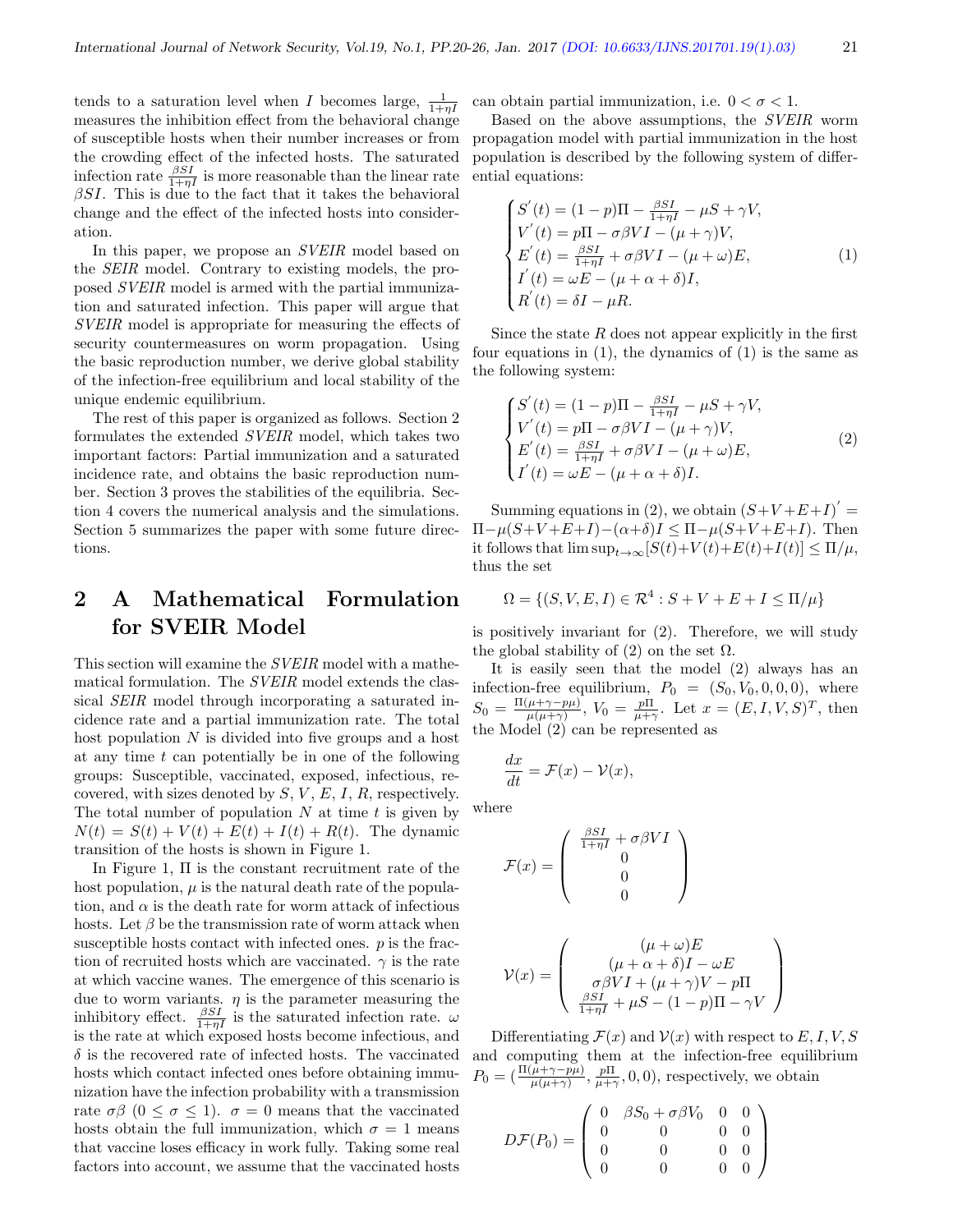

Figure 1: State transition diagram of the SVEIR model

the following equation

$$
D\mathcal{V}(P_0) = \begin{pmatrix} \mu + \omega & 0 & 0 & 0 \\ -\omega & \mu + \alpha + \delta & 0 & 0 \\ 0 & \sigma \beta V_0 & \mu + \gamma & 0 \\ 0 & -\beta S_0 & -\gamma & \mu \end{pmatrix}
$$

Thus, the spectral radius of the next generation matrix where,  $A_1 = \frac{(\mu + \omega)(\mu + \alpha + \delta)}{\omega \sigma \beta} - \frac{\beta S}{(1 + \eta I) \sigma \beta}$ .  $\mathcal{F} \mathcal{V}^{-1}$  can be written as,

$$
\rho(\mathcal{F}\mathcal{V}^{-1}) = \frac{\omega\beta(S_0 + \sigma V_0)}{(\mu + \omega)(\mu + \alpha + \delta)}.
$$

According to Theorem 2 in [17], the basic reproduction number of the Model (2) is

$$
R_0 = \frac{\omega\beta(S_0 + \sigma V_0)}{(\mu + \omega)(\mu + \alpha + \delta)}
$$
  
= 
$$
\frac{\omega\beta\Pi(\frac{\mu + \gamma - p\mu}{\mu(\mu + \gamma)} + \frac{\sigma p}{\mu + \gamma})}{(\mu + \omega)(\mu + \alpha + \delta)}.
$$
 (3)

# 3 Stability Analysis for Equilibriums

The endemic equilibrium  $P^*(S^*, V^*, E^*, I^*)$  of the Model (2) can be obtained by the following Equations (4)

$$
\begin{cases}\n(1-p)\Pi - \frac{\beta SI}{1+\eta I} - \mu S + \gamma V = 0, \\
p\Pi - \sigma \beta VI - (\mu + \gamma)V = 0, \\
\frac{\beta SI}{1+\eta I} + \sigma \beta VI - (\mu + \omega)E = 0, \\
\omega E - (\mu + \alpha + \delta)I = 0.\n\end{cases}
$$
\n(4)

From the fourth equation of the Model (4), we can obtain  $E = \frac{(\mu + \alpha + \delta)I}{\omega}$  $\frac{\alpha+\delta}{\omega}$ . Substituting E into the third equation of the Model (4), we can obtain  $V = \frac{(\mu + \omega)(\mu + \alpha + \delta)}{\omega \sigma \beta}$  $\frac{\beta S}{(1+\eta I)\sigma\beta}.$  $\cos \theta$  . According to the second equation of the Model (4), we obtain  $I = \frac{p \Pi - (\mu + \gamma)V}{\sigma \beta V}$ .

Substituting  $V$  and  $I$  into the first equation of Model (4) with the foregoing obtained values, we obtain

$$
(1-p)\Pi - \frac{\rho D}{1+\eta I} - \mu S + \gamma A_1,
$$

 $\beta S \frac{p\Pi-(\mu+\gamma)V}{\sigma}$ 

By a simple computation, we have

$$
\Pi - \mu S - \frac{p\Pi(\mu + \omega)(\mu + \alpha + \delta)}{\frac{\omega\beta S}{1 + \eta I} - (\mu + \omega)(\mu + \alpha + \delta)} + \frac{\mu S}{\sigma(1 + \eta I)} + A_2 = 0,
$$

where,  $A_2 = \frac{\gamma(\mu + \omega)(\mu + \alpha + \delta)}{\omega \sigma \beta}$ . Supposing

$$
F(S) = \Pi - \mu S - \frac{p\Pi(\mu + \omega)(\mu + \alpha + \delta)}{\frac{\omega\beta S}{1 + \eta I} - (\mu + \omega)(\mu + \alpha + \delta)} + \frac{\mu S}{\sigma(1 + \eta I)} + \frac{\gamma(\mu + \omega)(\mu + \alpha + \delta)}{\omega\sigma\beta}.
$$

For  $S = 0$ ,  $F(0) = (1-p)\Pi + \frac{\gamma(\mu+\omega)(\mu+\alpha+\delta)}{\omega \sigma \beta}$ . It is easily seen that  $F(0) > 0$ .

$$
F'(S) = -\mu - \frac{p \Pi \omega \beta (\mu + \omega) (\mu + \alpha + \delta) \frac{1}{1 + \eta I}}{(\frac{\omega \beta S}{1 + \eta I} - (\mu + \omega) (\mu + \alpha + \delta))^2} + \frac{\mu}{\sigma (1 + \eta I)}
$$
  

$$
< -\mu + \frac{p \Pi \omega \beta \frac{1}{1 + \eta I}}{\frac{\omega \beta S}{1 + \eta I} - (\mu + \omega) (\mu + \alpha + \delta)} + \frac{\mu}{\sigma (1 + \eta I)}
$$
  

$$
= -\mu + (\frac{\mu}{\sigma} - \frac{p \beta \Pi}{\frac{(\mu + \omega)(\mu + \alpha + \delta)}{\omega} - \frac{\beta S}{1 + \eta I}}) \frac{1}{1 + \eta I}
$$
  

$$
< 0.
$$

Therefore, the sign of  $F'(S)$  is negative. On the other hand, if  $R_0 > 1$ ,  $\omega\beta(S_0 + \sigma V_0) = \omega\beta(S_0 + \frac{\sigma p \Pi}{\mu + \gamma}) > (\mu + \frac{\sigma p}{\mu + \gamma})$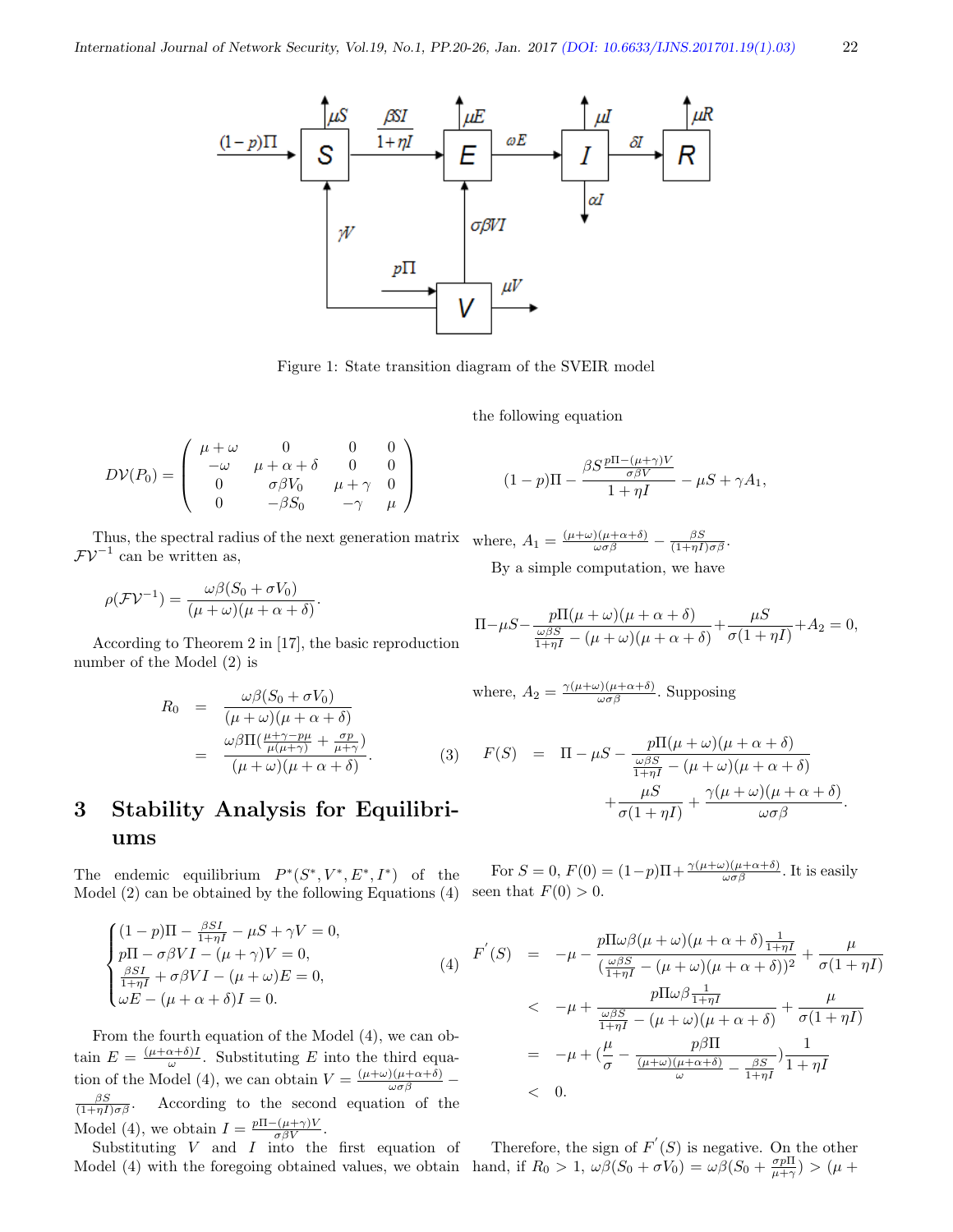$\omega$ )( $\mu + \alpha + \delta$ ).

$$
F(S_0) = \Pi - \mu S_0 - \frac{p \Pi(\mu + \omega)(\mu + \alpha + \delta)}{\frac{\omega \beta S_0}{1 + \eta I} - (\mu + \omega)(\mu + \alpha + \delta)}
$$
  
+ 
$$
\frac{\mu S_0}{\sigma(1 + \eta I)} + \frac{\gamma(\mu + \omega)(\mu + \alpha + \delta)}{\omega \sigma \beta}
$$
  

$$
< \Pi - \mu S_0 - \frac{(\mu + \gamma)(\mu + \omega)(\mu + \alpha + \delta)}{\omega \beta \sigma}
$$
  
+ 
$$
\frac{\mu S_0}{\sigma(1 + \eta I)} + \frac{\gamma(\mu + \omega)(\mu + \alpha + \delta)}{\omega \sigma \beta}
$$
  

$$
< \Pi - \mu S_0 - \frac{\mu S_0}{\sigma(1 + \eta I)} - \frac{\mu p \Pi}{\mu + \gamma} + \frac{\mu S_0}{\sigma(1 + \eta I)}
$$
  
= 
$$
\Pi - \mu S_0 - \frac{\mu p \Pi}{\mu + \gamma}
$$
  
= 0.

If  $S > S_0$ ,  $F(S) < 0$ . As a result, the equation  $F(S) = 0$  only has a root  $S^*$  which always exists in  $(0, S_0)$ . When  $R_0 \leq 1$ , the System (2) only has an infection-free equilibrium  $P_0(S_0, V_0, 0, 0)$ . When  $R_0 > 1$ , the System (2) has the unique endemic equilibrium  $P^*(S^*, V^*, E^*, I^*)$ except for the infection-free equilibrium  $P_0$ .

#### 3.1 Infection-free Equilibrium and its Stability

It can be easily obtained that the Model (2) has an infection-free equilibrium given by  $P_0$  =  $\left(\frac{\Pi(\mu + \gamma - p\mu)}{\mu(\mu + \gamma)}\right)$  $\frac{(\mu+\gamma-p\mu)}{\mu(\mu+\gamma)}, \frac{p\Pi}{\mu+\gamma}, 0, 0$ . The infection-free equilibrium corresponds to the model condition of non-worm breakout.

**Proposition 1.** The infection-free equilibrium  $P_0$  is locally asymptotically stable in the set  $\Omega$  if  $R_0 < 1$  and unstable if  $R_0 > 1$ .

*Proof.* According to  $P_0 = (\frac{\Pi(\mu + \gamma - p\mu)}{\mu(\mu + \gamma)}, \frac{p\Pi}{\mu + \gamma}, 0, 0)$ , the Jacobian matrix at the infection-free equilibrium  $P_0$  of the Model (2) is

$$
J(P_0) = \begin{pmatrix} -\mu & \gamma & 0 & -\beta S_0 \\ 0 & -\mu - \gamma & 0 & -\sigma \beta V_0 \\ 0 & 0 & -\mu - \omega & \beta S_0 + \sigma \beta V_0 \\ 0 & 0 & \omega & -\mu - \alpha - \delta \end{pmatrix}
$$

Therefore, the corresponding characteristic equation is described by

$$
(\lambda + \mu)(\lambda + \mu + \gamma)
$$
  
 
$$
\cdot [(\lambda + \mu + \omega)(\lambda + \mu + \alpha + \delta) - \omega(\beta S_0 + \sigma \beta V_0)]
$$
  
= 0. (5)

From the characteristic Equation (5), we know that it always has two negative eigenvalues  $\lambda_1 = -\mu$ , and  $\lambda_2 =$  $-\mu-\gamma$ . The other eigenvalues are decided by the following equation

$$
(\lambda + \mu + \omega)(\lambda + \mu + \alpha + \delta) - \omega(\beta S_0 + \sigma \beta V_0) = 0.
$$
 (6)

By the simple computation, Equation (6) is equal to

$$
\lambda^2 + (2\mu + \omega + \alpha + \delta)\lambda + (\mu + \omega)(\mu + \alpha + \delta) - \omega(\beta S_0 + \sigma \beta V_0) = 0.
$$
\n(7)

If  $R_0 < 1$ ,  $(\mu + \omega)(\mu + \alpha + \delta) - \omega(\beta S_0 + \sigma \beta V_0) > 0$ , thus two roots of Equation (7) are negative. The infectionfree equilibrium  $P_0$  to be locally asymptotically stable is that  $\lambda_i$  < 0, for  $i = 1, 2, 3, 4$ , which meets the sufficient condition of the stability theory [16]. When  $R_0 > 1$ , ( $\mu$  +  $\omega$ )( $\mu + \alpha + \delta$ ) –  $\omega(\beta S_0 + \sigma \beta V_0)$  < 0, which means that  $J(P_0)$ has a positive root and a negative root. Therefore, the infection-free equilibrium  $P_0$  is an unstable saddle point. This completes the proof.  $\Box$ 

**Proposition 2.** When  $R_0 \leq 1$ , the infection-free equilibrium  $P_0$  is globally asymptotically stable in the set  $\Omega$ .

*Proof.* To prove the infection-free equilibrium  $P_0$  is globally asymptotically stable, we construct the following Lyapunov function:  $L(E, I) = \omega E + (\mu + \omega)I$ .

Its derivative along the solutions to the Model (2) is

$$
L'(t) = \omega E' + (\mu + \omega)I'
$$
  
\n
$$
= \frac{\omega \beta SI}{1 + \eta I} + \omega \sigma \beta VI - \omega(\mu + \omega)E + (\mu + \omega)\omega E
$$
  
\n
$$
-(\mu + \omega)(\mu + \alpha + \delta)I
$$
  
\n
$$
= \frac{\omega \beta SI}{1 + \eta I} + \omega \sigma \beta VI - (\mu + \omega)(\mu + \alpha + \delta)I
$$
  
\n
$$
\leq (\omega \beta S + \omega \sigma \beta V - (\mu + \omega)(\mu + \alpha + \delta))I
$$
  
\n
$$
= \frac{\omega \beta (S_0 + \sigma V_0)}{R_0} (\frac{R_0(S + \sigma V)}{S_0 + \sigma V_0} - 1)I
$$
  
\n
$$
\leq 0.
$$

Furthermore,  $L' = 0$  if and only if  $I = 0$ . Thus, the largest compact invariant set in  $\{(S, V, E, I)|L' = 0\}$  is the singleton  $P_0$ . When  $R_0 \leq 1$ , the global stability of  $P_0$ satisfies LaSalle's invariance principle [8]. LaSalle's invariance principle  $[8]$  hints that  $P_0$  is globally asymptotically stable in the set  $\Omega$ . This completes the proof.  $\Box$ 

#### 3.2 Endemic Equilibrium and Its Stability

From the aforementioned computation, we know that the Model  $(2)$  has the unique endemic equilibrium  $P^*$ . The endemic equilibrium  $P^*$  means that the worm does not die out when it appears. Finally, every class of the model reach its stable state.  $S^*, V^*, E^*, I^*$  and  $R^*$  are not equal to zero. Next, we investigate the local stability of the endemic equilibrium  $P^* = (S^*, V^*, E^*, I^*).$ 

**Proposition 3.** When  $R_0 > 1$ , the endemic equilibrium  $P^*$  is locally asymptotically stable in the region  $\Omega$ .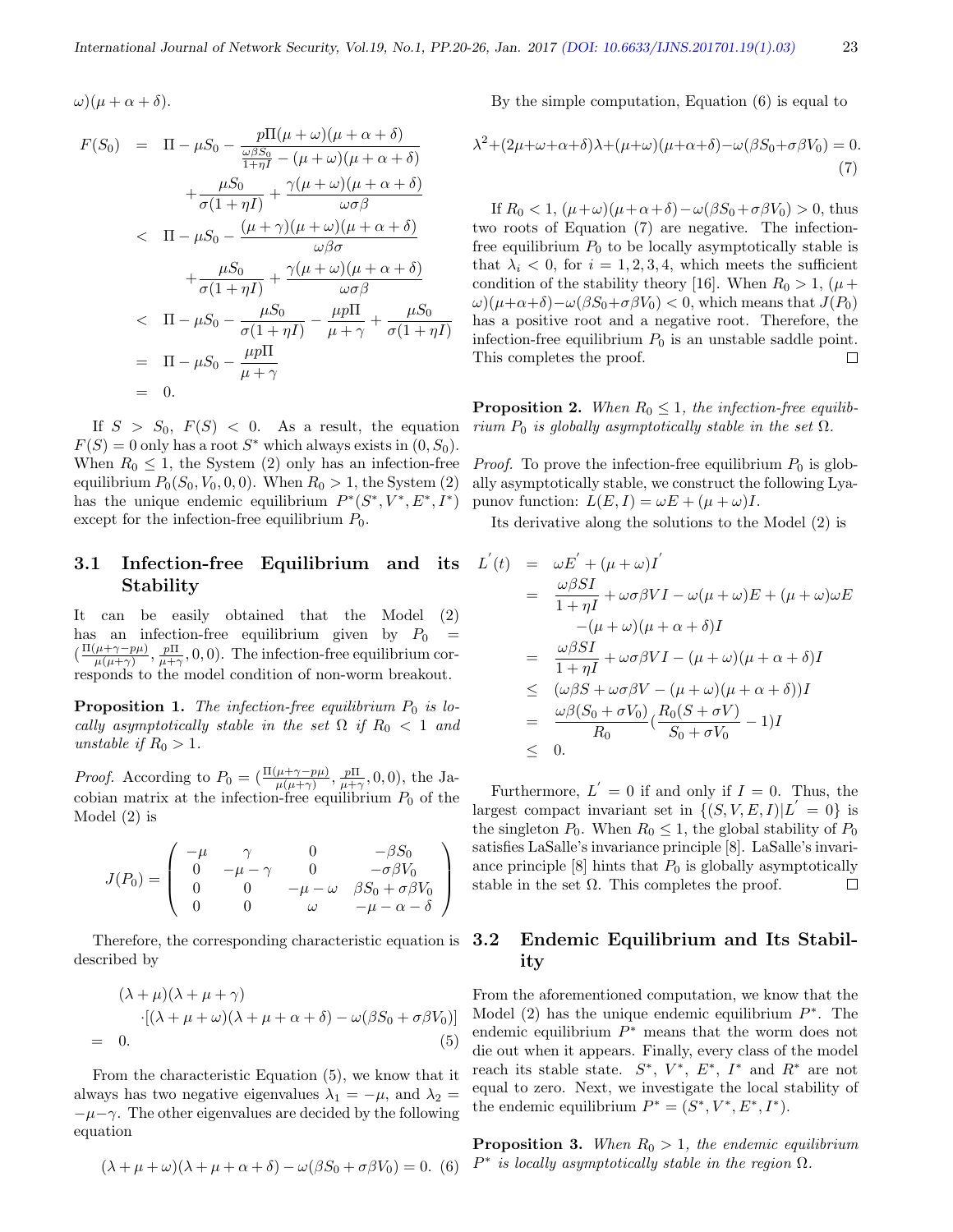Proof. The Jacobian matrix of (2) at the endemic equilibrium  $P^*$  is

$$
J(P^*) = \begin{pmatrix} -B_1 & \gamma & 0 & -\frac{\beta S^*}{(1+\eta I^*)^2} \\ 0 & -B_2 & 0 & -\sigma \beta V^* \\ \frac{\beta I^*}{1+\eta I^*} & \sigma \beta I^* & -(\mu+\omega) & B_3 \\ 0 & 0 & \omega & -(\mu+\alpha+\delta) \end{pmatrix}
$$

where,

$$
B_1 = \frac{\beta I^*}{1 + \eta I^*} + \mu,
$$
  
\n
$$
B_2 = \sigma \beta I^* + (\mu + \gamma),
$$
  
\n
$$
B_3 = \frac{\beta S^*}{(1 + \eta I^*)^2} + \sigma \beta V^*.
$$

Thus, the corresponding characteristic equation can be described as

$$
\lambda^4 + C_1 \lambda^3 + C_2 \lambda^2 + C_3 \lambda + C_4 = 0,\tag{8}
$$

where,

$$
C_1 = 4\mu + \alpha + \omega + \delta + \gamma + \sigma \beta I^* + \frac{\beta I^*}{1 + \eta I^*}
$$
  
\n
$$
> 0,
$$
  
\n
$$
C_2 = (\mu + \omega)(\mu + \alpha + \delta) + B_2(2\mu + \omega + \alpha + \delta)
$$
  
\n
$$
+ B_1(\sigma \beta I^* + 3\mu + \gamma + \omega + \alpha + \delta)
$$
  
\n
$$
> 0,
$$
  
\n
$$
C_3 = B_2(\mu + \omega)(\mu + \alpha + \delta) + \beta \omega \mu \frac{S^*}{(1 + \eta I^*)^2}
$$
  
\n
$$
+ B_1[(\mu + \omega)(\mu + \alpha + \delta) + B_2(2\mu + \omega + \alpha + \delta)]
$$
  
\n
$$
\geq (\mu + \omega)(\mu + \alpha + \delta)(\sigma \beta I^* + 2\mu + \gamma + \frac{\beta I^*}{1 + \eta I^*})
$$
  
\n
$$
+ B_1 B_2(2\mu + \omega + \alpha + \delta)
$$
  
\n
$$
> 0,
$$
  
\n
$$
C_4 = B_1 B_2(\mu + \alpha + \delta) + \gamma \omega \mu \sigma \beta V^* + \beta \omega \mu \frac{S^*}{(1 + \eta I^*)^2} B_2
$$

$$
\geq B_1 B_2(\mu + \omega)(\mu + \alpha + \delta) + \gamma \omega \mu \sigma \beta V^* > 0.
$$

Through a simple computation, we obtain that  $H_1 =$  $C_1 > 0, H_2 = C_1 C_2 - C_3 > 0, H_3 = C_3 H_2 - C_1^2 C_4 > 0,$  $H_4 = C_4 H_3 > 0.$ 

According to the theorem of Routh-Hurwitz [10], we obtain that all the roots of the Equation (8) have negative real parts. As a result, the endemic equilibrium  $P^*$  is locally asymptotically stable.  $\Box$ 

#### 4 Numerical Simulations

This section develops numerical experimental steps to analyze the stability of the proposed model and evaluates the effects of the implemented countermeasures. It is very difficult to use realistic parameters or real-world traffic



Figure 2: Globally asymptotically stable infection-free equilibrium

traces for our research, because many parameters used in previous models are assumed according to their hypothesis. To obtain the spread of worms in a large-scale network,  $N = 1,000,000$  hosts are selected as the population size. According to the real Slammer worm, the average scan rate is  $s = 4,000$  per second [11]. The infection rate of the Slammer worm is  $\beta = s/2^{32} = 9.3 \times 10^{-7}$ . We take proper values of  $\Pi$  and  $\mu$  so that  $\Pi/\mu = N$ , implying that the total number of hosts remain unchanged. Therefore, we set  $\Pi = 100$  and  $\mu = 0.0001$ . The partial immunization rate is set to  $\sigma = 0.4$ . The transition rate  $\omega$  from E to I is 0.02. The transition rate  $\delta$  from I to R is 0.01. At the beginning, the number of susceptible, vaccinated, exposed, infected, and recovered hosts are  $S(0) = 999,985, V(0) = 10, E(0) = 0, I(0) = 5,$  and  $R(0) = 0$ , respectively.

Other parameters in these simulations are given as follows:  $\eta = 2$ ,  $p = 0.2$ ,  $\alpha = 0.0001$ , and  $\gamma = 0.05$ . The results are based on the average of at least 10 simulation runs. Using the above parameters, we can obtain the basic reproduction number  $R_0 = 0.908 < 1$ . The worm will gradually die out according to Proposition 1 and 2. Figure 2 illustrates the number of susceptible, infected and recovered hosts when  $R_0$  is 0.908, respectively. From Figure 2, we can clearly see that the tendency of the worm propagation is depressive, which is consistent with Proposition 1 and 2. Finally, all infected hosts vanish and the population, in the long term, is in a recovered state.

In the second experiment, we change some related parameters about  $R_0$  to guarantee  $R_0 > 1$ . When  $p = 0.4$ and  $\delta = 0.003$ , we have  $R_0 = 9.847 > 1$ . Other parameters remain unchanged. The results are shown in Figure 3. As can be seen from Figure 3, the number of susceptible, infected and recovered hosts eventually become positive values between 0 and  $\Pi/\mu$ , which indicates that the worm does not disappear, if worms initially present. Finally, these three states reach their equilibrium points P ∗ (38094, 83543, 835428). This is fully consistent with the conclusions of Proposition 3. The unique endemic equilibrium  $P^*$  is globally asymptotically stable.

To demonstrate that the effect of the partial immunization rate on the number of infected hosts, we set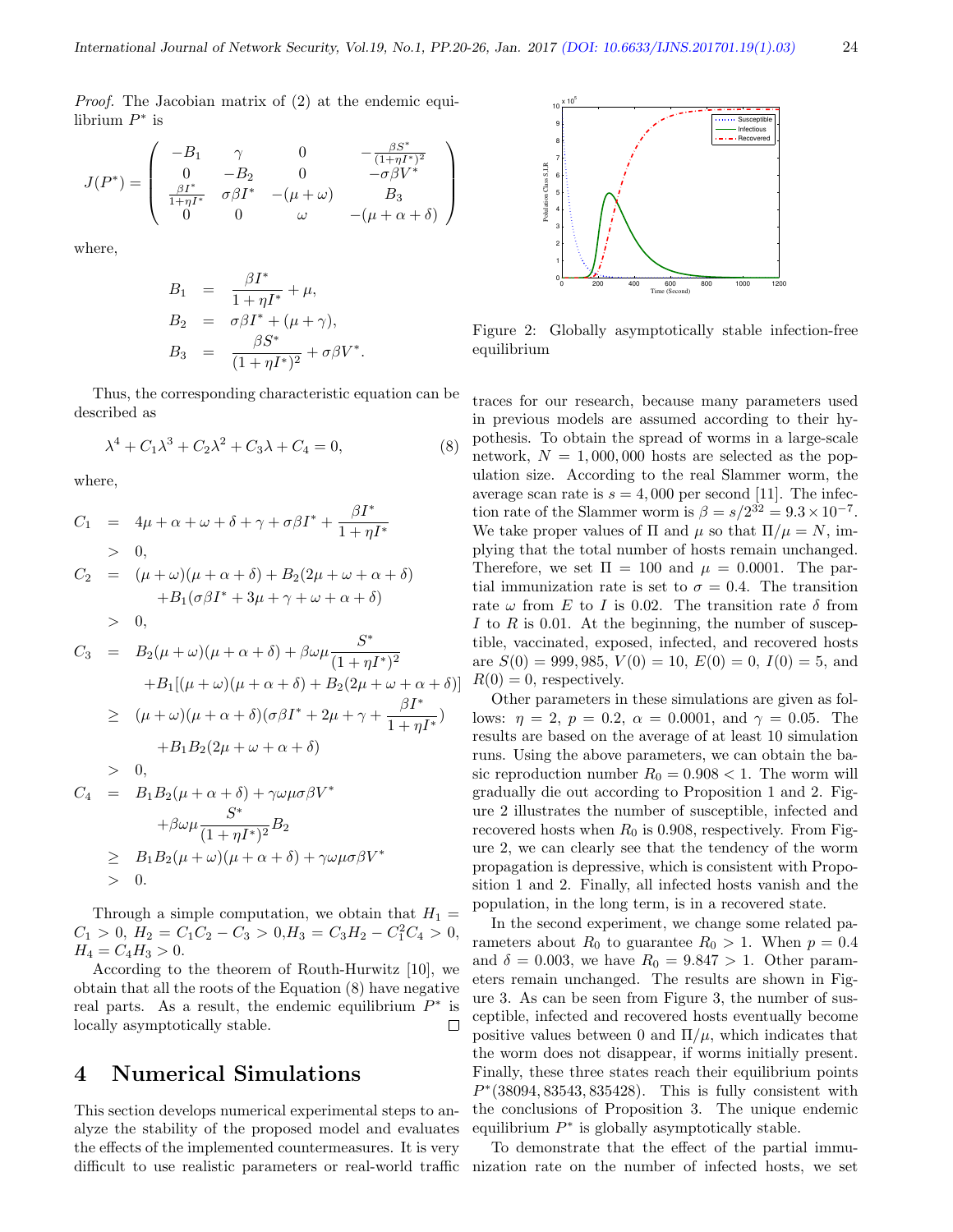

Figure 3: Locally asymptotically stable endemic equilibrium



Figure 4: Effect of the partial immunization rate

the partial immunization rate  $\sigma$  to different values, with other parameters remaining the same. Figure 4 shows the effect of changing the partial immunization rate ( $\sigma =$  $0, 0.1, 0.3, 0.5, 0.7$ , respectively) on worm propagations. From Figure 4, no hosts are infected when  $\sigma = 0$ .  $\sigma = 0$ means that all hosts gain full immunization. However, in real-world networks, it is very difficult to implement full immunization. As expected, a smaller partial immunization rate results in slowing down the worm propagation speed, more importantly, and decreasing the total number of infected hosts. Once the vaccine has been studied, computer users should immunize their computers as quickly as possible, which can guarantee to reach a smaller partial immunization rate  $\sigma$ .

## 5 Conclusion

This paper presented a novel dynamic SVEIR model with a saturated incidence rate and a partial immunization rate for the propagation of worms. More specifically, this paper investigated the global dynamic behavior of the SVEIR model, which is determined by the basic reproduction number. The theoretical analysis demonstrated that when the basic reproduction number is smaller than or equal to one, the SVEIR model has a infection-free equilibrium, and is globally asymptotically stable. That is to say, it implies that the worm dies out eventually.

When the basic reproduction number is larger than one, the SVEIR model has a unique endemic equilibrium which is locally stable. Moreover, it implies that worms are able to pervade across networks. The simulation results are consistent with theoretical analysis. Our proposed SVEIR model will be highly useful to analyze the availability and efficiency of partial immunization. The partial immunization will be efficient if the partial immunization rate is very small.

#### Acknowledgments

The authors gratefully acknowledge the erudite comments and suggestions of the anonymous reviewers, which have improved the presentation. This research was supported by the National Natural Science Foundation of China under (No. 61272541, 61572170), Natural Science Foundation of HeBei Province of China under (No. F2015205157), Natural Science Foundation of Hebei Normal University of China under (No. L2015Z08), Educational Commission of Hebei Province of China under (No. QN2014165).

#### References

- [1] J. L. Aron, I. B. Schwartz, "Seasonality and perioddoubling bifurcations in an epidemic model," Journal of Theoretical Biology, Vol. 110, no. 4, pp. 665–679, 1984.
- [2] L. Cai, A. A. Lashari, I. H. Jung, K. O. Okosun, Y. I. Seo, "Mathematical analysis of a malaria model with partial immunity to reinfection," Abstract and Applied Analysis, vol. 2013, Article ID 405258, pp. 1– 17, 2013.
- [3] V. Capasso, G. Serio, "A generalization of the kermack-mckendrick deterministic epidemic model," Mathematical Biosciences, vol. 42, no. 1, pp. 43–61, 1978.
- [4] C. Feng, J. Yang, Z. Qin, D. Yuan, H. Cheng, "Modeling and analysis of passive worm propagation in the P2P file-sharing network," Simulation Modelling Practice and Theory, vol. 51, no. 2, pp. 87–99, 2015.
- [5] C. Gan, X. Yang, W. Liu, Q. Zhu, X. Zhang, "An epidemic model of computer viruses with vaccination and generalized nonlinear incidence rate," Applied Mathematics and Computation, vol. 222, no. 3, pp. 265–274, 2013.
- [6] C. Gan, X. Yang, W. Liu, Q. Zhu, "A propagation model of computer virus with nonlinear vaccination probability," Communications in Nonlinear Science and Numerical Simulation, vol. 19, no. 1, pp. 92–100, 2014.
- [7] W. Kermack, A. McKendrick, "Contributions of mathematical theory to epidemics," Proceedings of the Royal Society of London: Series A, Vol. 115, no. 772, pp. 700–721, 1927.